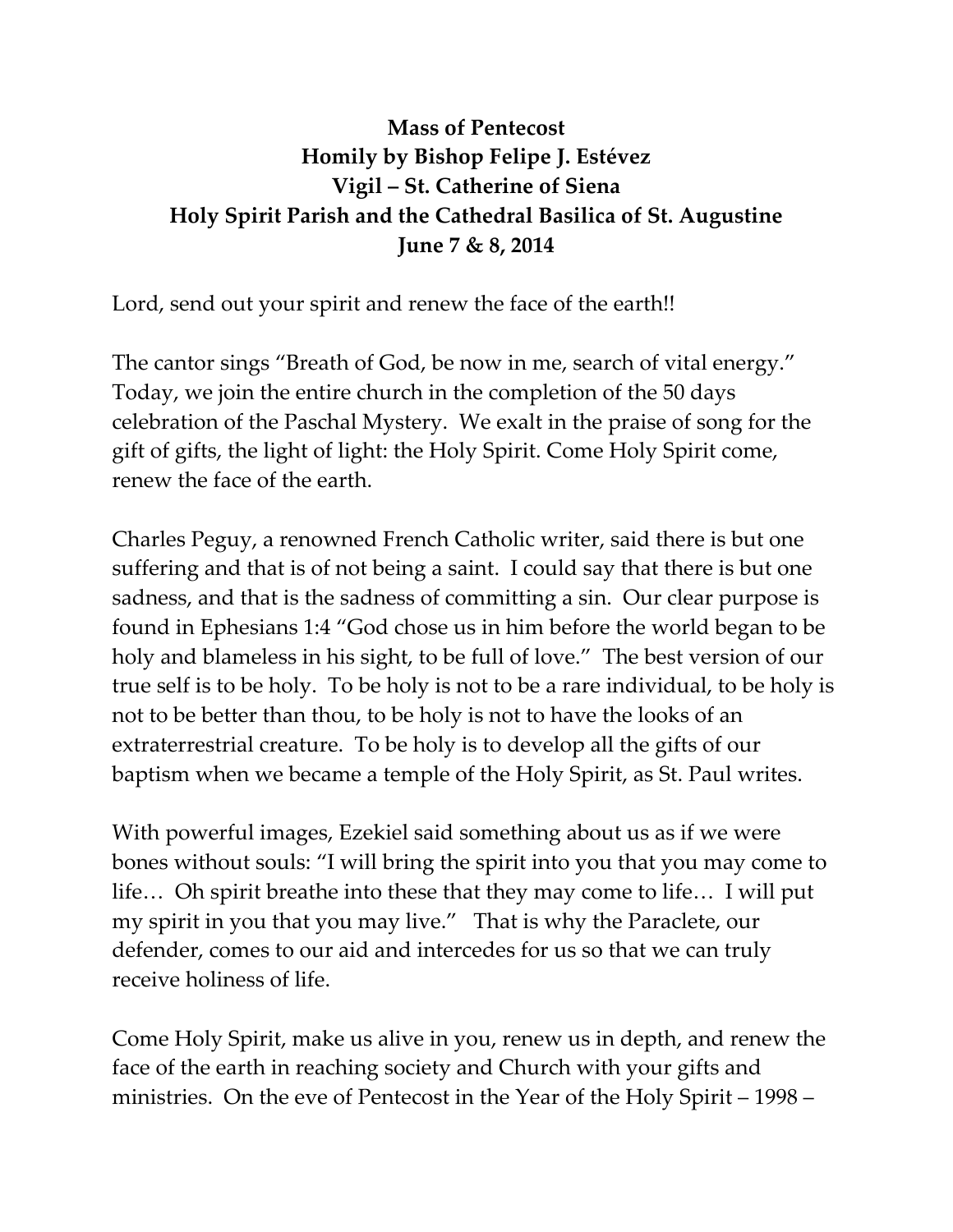His Holiness, John Paul II said in the homily: "we experience the atmosphere of Pentecost which made visible in away the spirits in exhaustible fruitfulness in the Church. The movements, the new communities are providential expressions of the new springtime brought forth by the Spirit with the Second Vatican Council, announced the power of God's love which in overcoming divisions and barriers of every kind, renews the face of the earth to build the civilization of love." John Paul II recognized that the Holy Spirit gives wonderful charisms and gifts in lay associations and movements to spread the Gospel anew, renewing the Church in new places as a fruit of evangelization, the Spirit is the main actor of the greater involvement of the people of God especially of the laity.

Today, I pray for you to receive two graces. The first is to pray for **docility**. Holy Mother Church frequently asks for docility in regards to the Holy Spirit. It means not to interfere with what the Holy Spirit wants for us. At times, our fears hinder the breath, the wind moving us to action. As Cardinal John Henry Neumann prayed, lead me kindly light, lead me on. Docility is to be allowed to be led by light of the Spirit. Docility is so closely related to openness and listening to the Word of God. Mary is the exemplar; as she said, "let it be done according to thy word". No wonder Luke says that she kept the word in her heart. With Mary, we are to echo within the hymn: "Breathe in me breathe of God that I may love what thou does love and do what thou would do, breathe in me breath of God until my heart is pure and until with thee I will be one… will to do and to endure."

The second grace: Allow to be led by **the seven gifts** of the Holy Spirit. The Holy Spirit is a river of grace. As the Gospel says tonight " he shall drink water which I will give him, a well of water springing into everlasting life". This well is clearly the grace of the Spirit, a stream flowing from the living font. The Holy Spirit is also the font of eternal life… let it spring up in me, let that which gives eternal life flow from the depth within.